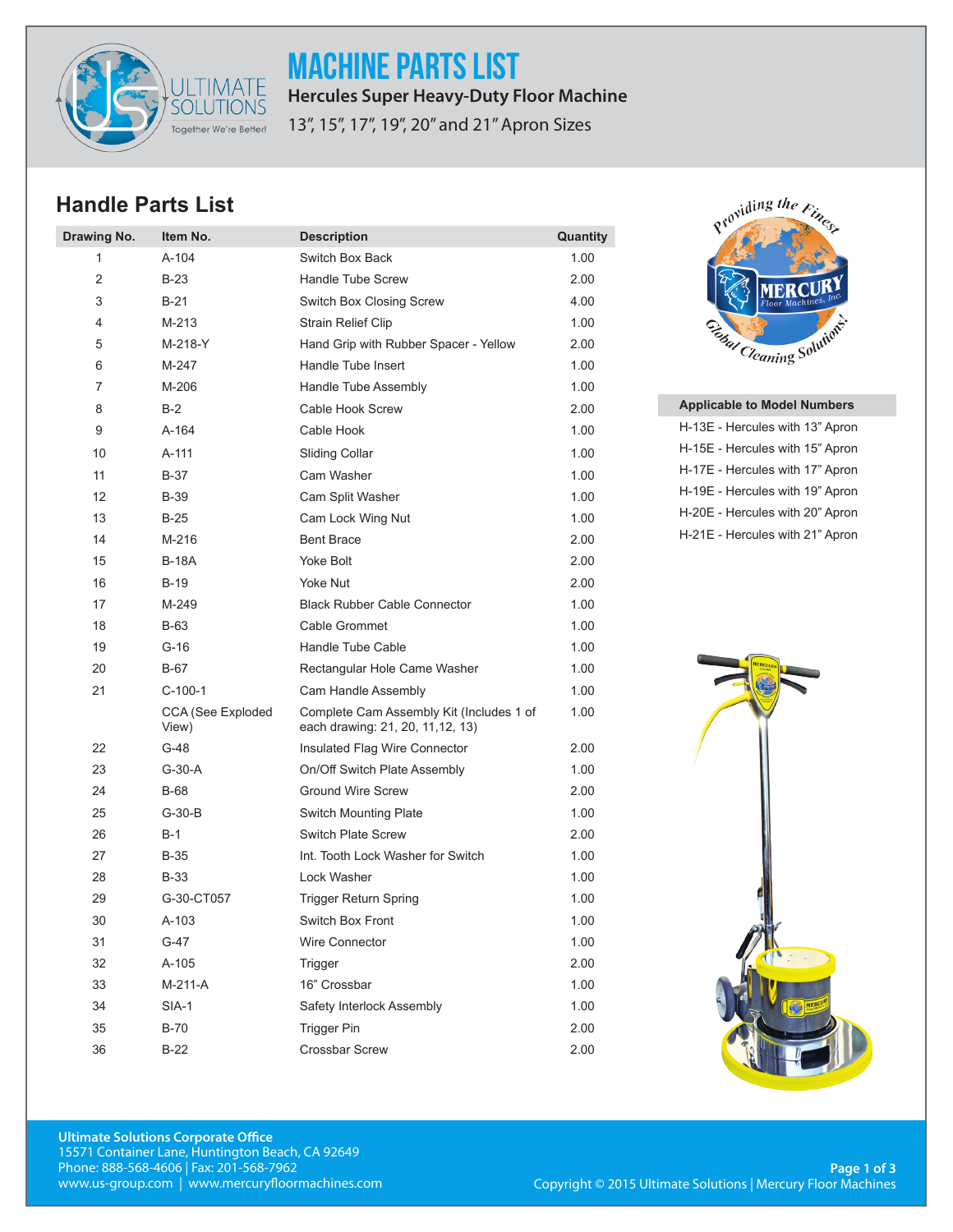

MACHINE PARTS LIST **Hercules Super Heavy-Duty Floor Machine**

13", 15", 17", 19", 20" and 21" Apron Sizes

## **Machine Parts List**

| Drawing No.     | Item No.        | <b>Description</b>                           | Quantity |
|-----------------|-----------------|----------------------------------------------|----------|
| 37              | $B-8$           | Acorn Nut for Yoke Pin                       | 2.00     |
| 38              | B-5             | Rubber Spacer                                | 2.00     |
| 39              | $B-7$           | Yoke Pin                                     | 1.00     |
| 40              | A-1001          | Yoke                                         | 1.00     |
| 41              | <b>B-30</b>     | Spring                                       | 2.00     |
| 42              | $B-29$          | 1/2" Flat Washer                             | 2.00     |
| 43              | M-245           | 6" Wheel                                     | 2.00     |
| 44              | $B-51$          | Spring Washer                                | 4.00     |
| 45              | V0038           | Hub Cap                                      | 2.00     |
| 46              | $A-166$         | Main Machine Frame                           | 1.00     |
| 47              | $B-95$          | <b>Base Casting Screw</b>                    | 3.00     |
| 48A             | M-232-13/Y      | Bumper 13" - Yellow                          | 1.00     |
| 48B             | M-232-15/Y      | Bumper 15" - Yellow                          | 1.00     |
| 48C             | M-232-17/Y      | Bumper 17" - Yellow                          | 1.00     |
| 48D             | M-232-19/Y      | Bumper 19" - Yellow                          | 1.00     |
| 48E             | M-232-21/Y      | Bumper 21" - Yellow                          | 1.00     |
| 49A             | A-163           | Apron 13"                                    | 1.00     |
| 49B             | A-167           | Apron 15"                                    | 1.00     |
| 49C             | A-169           | Apron 17"                                    | 1.00     |
| 49 <sub>D</sub> | $A-171$         | Apron 19"                                    | 1.00     |
| 49E             | A-172           | Apron 21"                                    | 1.00     |
| 50              | $B-50$          | Apron Plug                                   | 1.00     |
| 51              | <b>B-31</b>     | Cap Screw                                    | 4.00     |
| 52              | MOTOR 1.5 HP/GB | 66 Frame Motor, 1.5 HP with Gearbox,<br>115V | 1.00     |
| 53              | M-240           | Axel                                         | 1.00     |
| 54              | M-248           | Cork Drip Cap Cover                          | 1.00     |
| 55              | M-239-Y         | 66 Frame Drip Cap Bumper Cover - Yellow      | 1.00     |
| 56              | M-242-1A-Y      | 66 Frame Drip Cap Cover - Yellow             | 1.00     |
| 57              | B-151           | Drip Cap Mounting Screw                      | 3.00     |
| 58              | G-14-50-Y       | 50-Foot, 14/3-Gauge Power Cable - Yellow     | 1.00     |



## **Applicable to Model Numbers**

H-13E - Hercules with 13" Apron H-15E - Hercules with 15" Apron H-17E - Hercules with 17" Apron H-19E - Hercules with 19" Apron H-20E - Hercules with 20" Apron H-21E - Hercules with 21" Apron



**Ultimate Solutions Corporate Office** 15571 Container Lane, Huntington Beach, CA 92649 Phone: 888-568-4606 | Fax: 201-568-7962 www.us-group.com | www.mercuryfloormachines.com